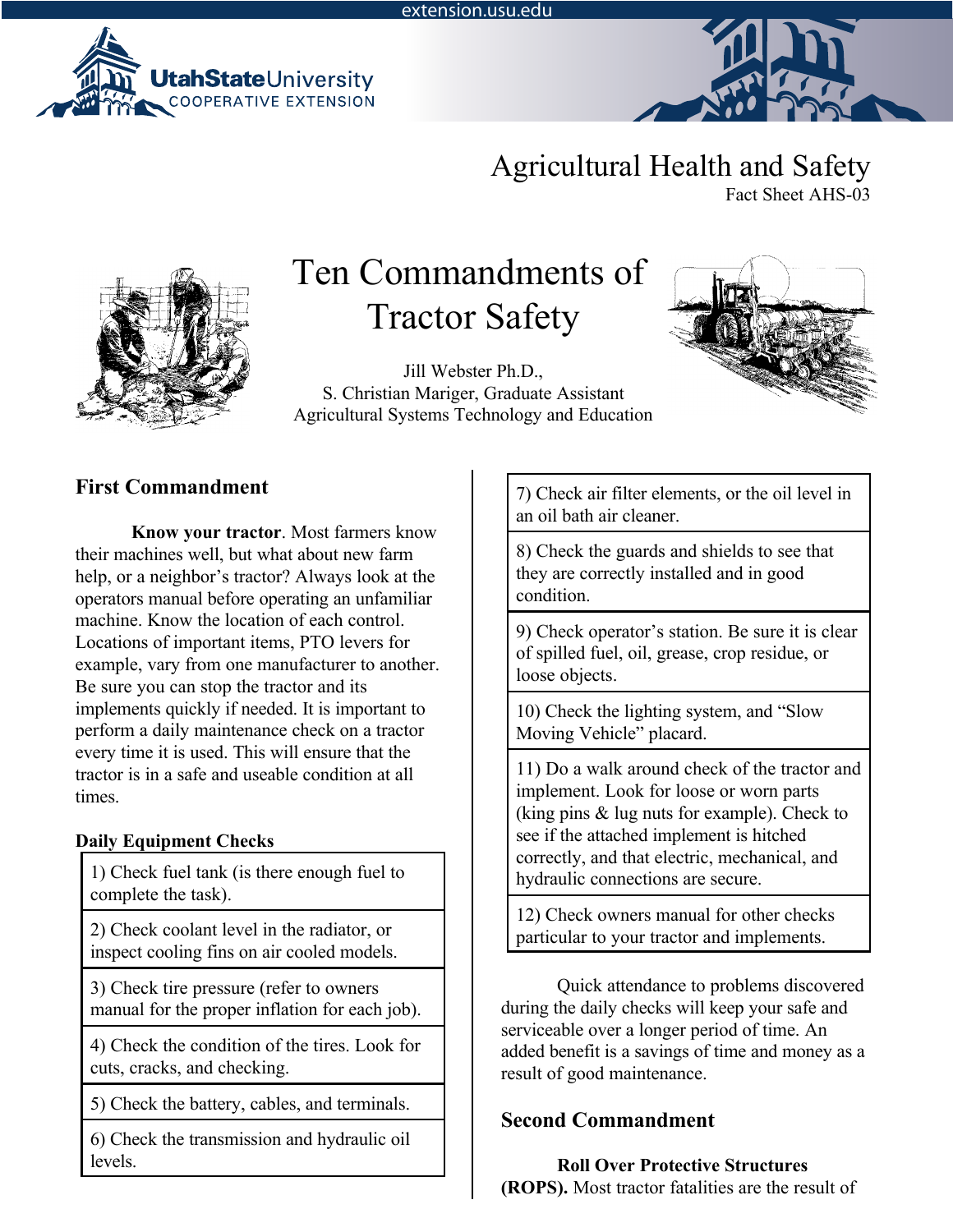an overturn. The use of ROPS in conjunction with a seat belt saves lives. ROPS works by limiting the roll to 90 degrees, and protecting the operator's station from being crushed under the weight of the machine. However ROPS are useless unless the seatbelt is used. If your tractor is not equipped with ROPS, we strongly recommend that you retrofit approved ROPS to your machine. If for some reason, a ROPS is not practical (overhead clearance problems for example), then take special care when operating that tractor, and limit its use to less risky tasks. Don't use a non-ROPS tractor for pulling stumps for example.

#### **Third Commandment**

**Drive Safely.** Not only should tractor operators know their machines, they should know the terrain and local hazards. Avoid operating a tractor near ditches, holes, and embankments. If you must do so, then allow a six foot clearance between the edge and the machine. This is the shear line. The ground closer to the edge may be unstable and can sluff off causing the tractor to roll.

Avoid steep slopes. They reduce a tractor's stability, even more so when crossing a slope. If you must operate on a slope, set your wheel spacing as wide as possible and reduce ground speed. Always keep side mounted implements on the uphill side of the tractor. When traveling up a hill drive slowly and avoid quick turns, keep an eye out for anything that could cause a loss of traction or upset the tractor. When traveling down hill keep the tractor in low gear to help control its speed.

Reduce speed when turning on the road, or at row ends. Slow down and avoid high speed turns. Remember, tractors do not handle like automobiles or pick-up trucks. They can and will overturn if turned too sharply for the speed of travel. Think ahead, consider not only the tractor but towed implements, or wagons, and other factors, such as loader bucket position and weight. All of these things should be considered when determining a safe speed and turning radius.

Though highway operation should be avoided as much as possible, at some point a tractor will have to use a public road. There are some special considerations to remember in these situations. Slow Moving Vehicle (SMV) emblems and safety clearance flags must be visible on the tractor and implement. Independent brakes must be locked together to avoid uneven braking in panic stop situations. Tires should be rechecked for defects that could cause a blowout, resulting in a loss of control. Lights and signals should be checked for proper operation. Safety chains are required in some locales, and should be used while towing, in case the main hitch fails. Also check hitch pins and replace them if they are worn. Check the load to see that it is properly secured and evenly distributed. If an implement is towed then it should be locked in the travel/transport position. Equip your tractor for road emergencies. Road flairs, a fire extinguisher, a first aid kit, and tools for minor repairs should be securely stowed on the machine. Avoid traveling on the shoulder, stay completely on the road surface at all times. Shoulders can have soft spots and other hazards that can cause the tractor to roll. When traveling on a public roads other vehicles become a major concern. Be courteous to other drivers, but do not count on them to return the favor. Other motorists seldom understand the limitations of farm equipment, and are often inattentive to your signals. Be prepared to have a car pass when you attempt to turn, or at other inappropriate times. There is little one can do to prevent other motorists from doing something risky, but by being vigilant you may avoid becoming involved in the accident they create.

#### **Fourth Commandment**

**Never start a tractor inside a closed structure.** Always open the doors before starting the tractor, or other internal combustion engines. A closed space can quickly fill with deadly Carbon Monoxide (CO), turning it into a gas chamber. Always ensure there is adequate ventilation.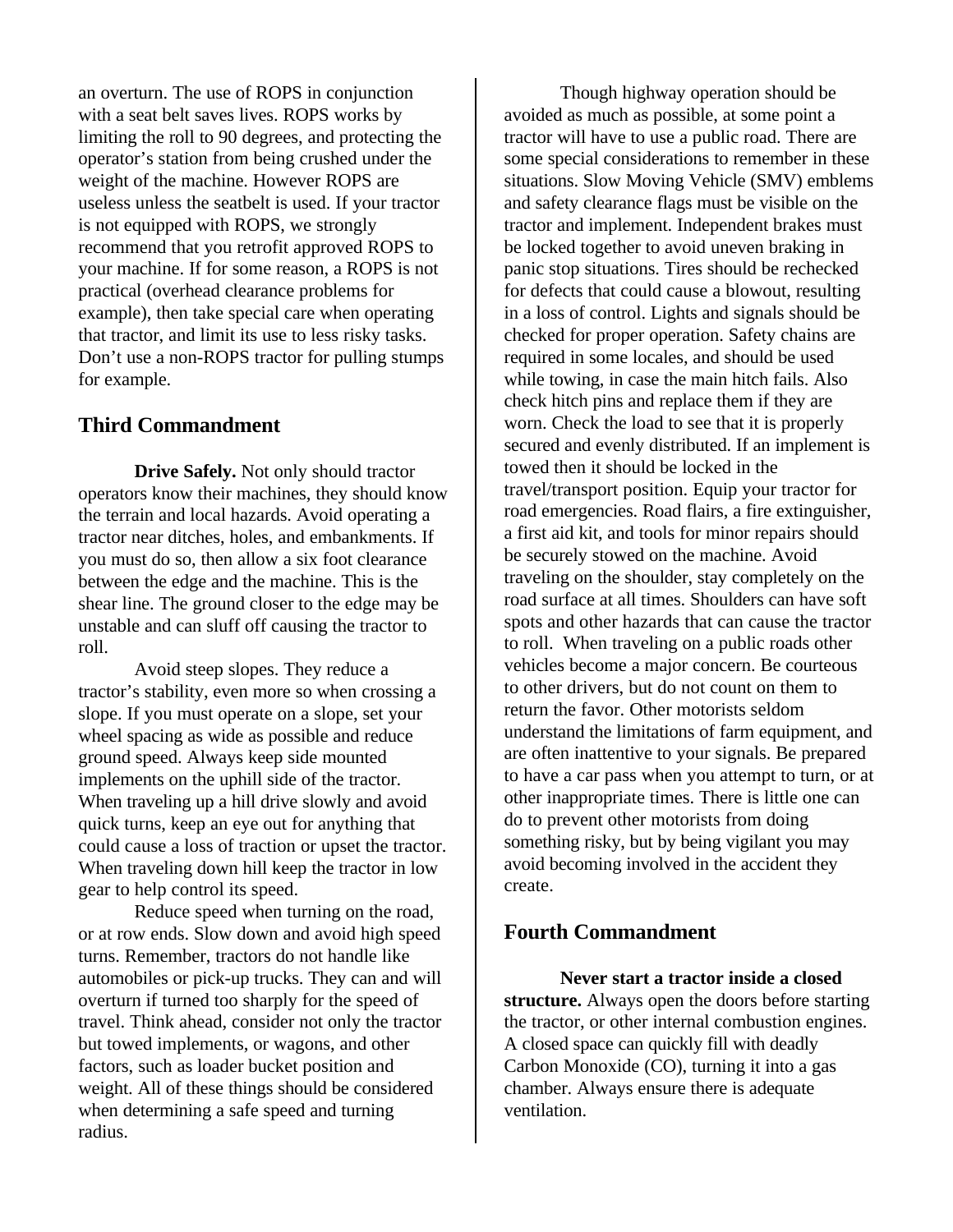#### **Fifth Commandment**

**Power Take Off (PTO) shields**. Your tractor's PTO is a serious hazard. A PTO running at 1000 rpm, will pull in clothing at a rate of 8 feet per second. A person can't react that fast, and the PTO can't be stopped. Most tractors come from the factory with a shield. If your PTO has a damaged or missing shield, replace it before operating the tractor.

### **Sixth Commandment**

 **Hitches and Drawbars.** Always hitch towed loads to the drawbar. This is the only safe place to attach a load. Hitching to the seat bracket or the axle, or anything else higher than the drawbar, can cause the tractor to backflip in less than a second. This happens because the rear tire becomes a fulcrum, and the weight of the load overcomes the weight of the front of the tractor.

#### **Seventh Commandment**

**Never leave a running tractor unattended.** Always shutdown your equipment if you are going to leave the work area. The risks of fire or unauthorized or unintended operation far out weigh any possible benefit. If you have children on your farm take the keys with you. The proper shutdown procedure includes putting the PTO lever in neutral, setting the parking brake, killing the engine (note: some models require a cool down period before shutting off the engine), and leaving the transmission in low gear. Do not jump down from the operator's station. Use the steps and handholds provided, and check them regularly to keep them free of dirt, grease, and oil.

#### **Eighth Commandment**

**Fuel when cool.** Never refuel a tractor when it is running, or when the engine is hot. This is of special importance on older gasoline powered equipment. Gasoline is not just highly flammable, it can be explosive in vapor form. It is true that the best time to refuel your machines is at night after the days work is done. (Fueling at night helps prevent condensation that would otherwise occur over night in a partially full or empty tank.) But allow enough time for the engine to cool down to the point were any spilled fuel will not be ignited.

# **Ninth Commandment**

**NO RIDERS!!!** On most tractors, there is only one seat. (Some newer models have an additional seat with a seatbelt.) On an older tractor or one with only one seat, there is no safe place for anyone other than the operator. If your tractor is equipped with a ROPS it is not designed to protect anyone outside the operator's station. No one other than the operator has any business riding on a tractor, or worse yet an implement being towed by a tractor. DON'T RIDE ON A TRACTOR AND DON'T ALLOW OTHERS TO RIDE!!!

# **Tenth Commandment**

**Speed and carelessness kill**. Never rush while operating a tractor. There is only one acceptable speed for tractor operation "safe speed." Allow plenty of time to get to and from the work area. The job won't get done at all if there is a wreck on the way. Always allow more time to complete a task than it will actually take. Allow time to rest. A tractor does not get tired but its operator does. An overly fatigued operator is liable to make mistakes, or become inattentive. Operating a tractor and implement in the field is both mentally taxing, and monotonous. Get off the machine and stretch every so often, it really helps.

#### **Pertinent Literature**

Cooperative Extension Service Employee Occupational Safety and Health Training. (1974). Safe Tractor Operation. Author: Baker, David. E.